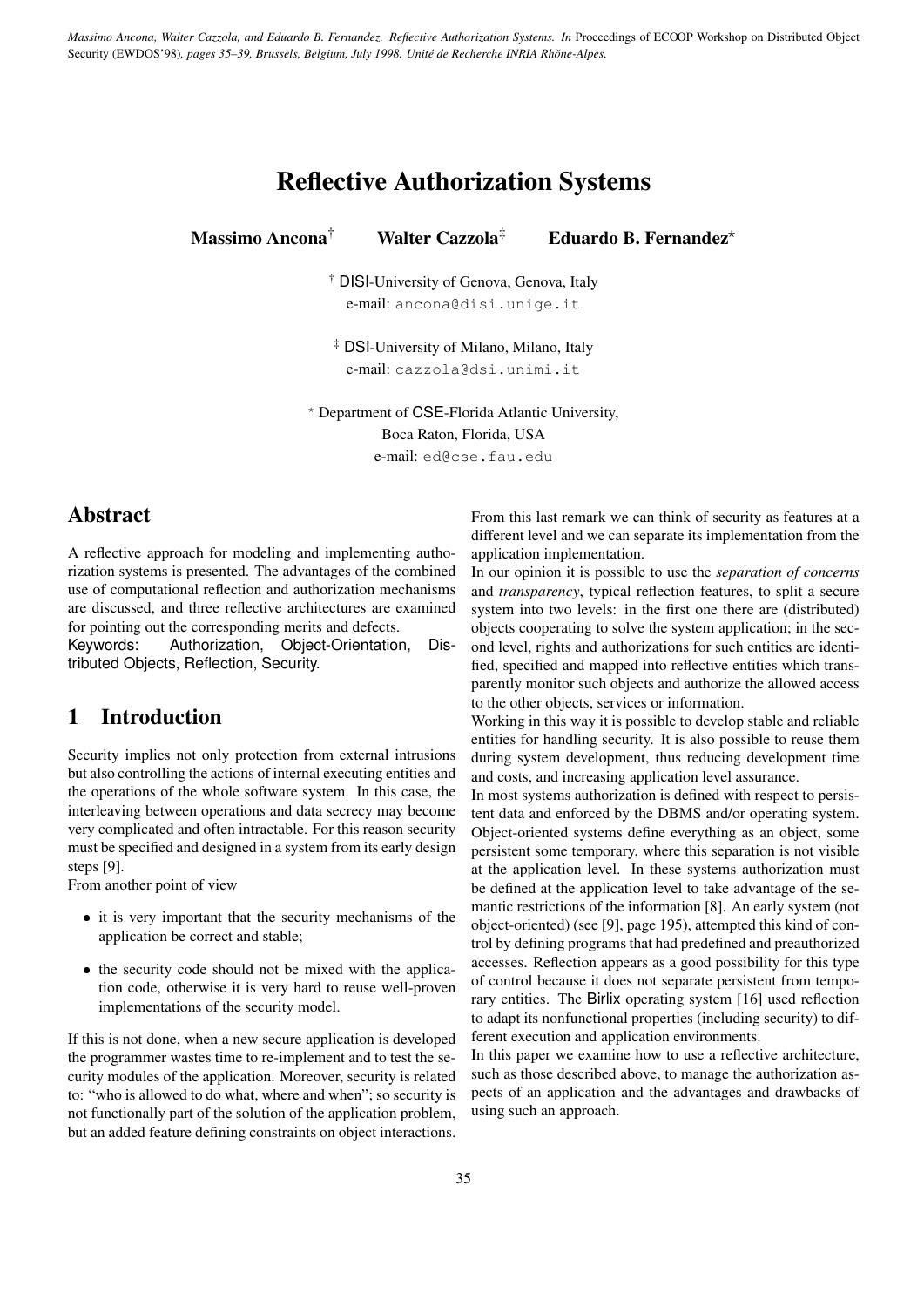# 2 Background on Reflection and Security

Computational reflection or just reflection is defined as the activity performed by an agent when doing computations about itself [13]. Behavioral and structural reflection are special cases which involve, respectively, agent computation and structure (for more details see [5]).

A reflective system is logically structured in two or more levels, constituting a *reflective tower*. Entities working in the base level, called base-entities or reflective entities, define the system basic behavior. Entities in the other levels (meta-levels), called meta-entities, perform the reflective actions and define further characteristics beyond the application dependent system behavior.

Each level is causally connected to adjacent levels, i.e., entities belonging in a level maintain data structures representing (or, in reflection parlance, *reifying*) the states and the structures of the entities in the level below. Any change in the state or structure of an entity is reflected in the data structures reifying it, and any modification to such data structures affects the entity's state, structure and behavior.

Computational reflection allows properties and functionalities to be added to the application system in a manner that is transparent to the system itself (separation of concerns) [18]. To this respect, it is useful to consider also *reflection granularity* [1], that is, the minimal entity in a software system for which a reflective model defines a different meta-behavior. A finer granularity allows more flexibility and modularity in the software system at the cost of meta-entity proliferation.

The reflective models considered here are: *meta-object* [13], *message reification* [6] and *channel reification* [2].

In the meta-object model, meta-entities (called *meta-objects*) are objects, instances of a proper class. Each base-entity, called also *referent*, can be bound to a meta-object. Such a metaobject supervises the work of the linked referent.

In the message reification model, the message passing (method call in object-oriented parlance) between two objects is reified by a special object, called *message*. Such a message performs only behavioral reflection.

In the channel reification model, one or more objects, called *channels* are established between two interacting objects. Each channel is characterized by a *kind* which specifies the behavior for message handling by the channel.

We show our ideas using the following scenario: the system is composed of several objects interacting in a client-server manner. Such objects are classifiable, using security concepts, into two non disjoint sets *objects* and *subjects*; where a subject represents an entity performing or requesting an activity (i. e. an active object playing the client role), while an object is a passive entity supplying a service (i. e. a passive object or an active object playing the role of server).

For security reasons the services supplied by a server and the data contained in a passive object are protected and prohibited to some subjects. One way to model such authorizations is the access matrix model (see [12]). In this model the authorization rules are described by a bidimensional matrix indexed on subject and objects and the access to an object o is allowed to a subject s when the item  $\langle s, \mathbf{0} \rangle$  of the matrix contains the permitted access type. Such a model can be realized by *capability lists*, *access control lists*, or combinations of these.

A Role-Based Access Control (RBAC) model is particularly suitable for object-oriented systems [15], because accesses can be defined as operations defined in the objects according to the need-to-know of the roles [7]. Because reflection supports a fine granularity of access, its combination with RBAC can be quite effective.

Formally, an authorization right R for a subject s to access an object o, through message (method) m can be written  $R(s)=(m,o)$ . Here m usually represents a high-level access type, e.g. hire an employee.

## 3 How We Model Security With Reflection

A computational system answers questions and supports actions in some applicative *domain*. Following P. Maes [13] we can say that:

"A system is *causally connected* with its domain if the internal structures and the domain they represent are linked in such a way that if one of them changes, this leads to a corresponding effect upon the other."

For example a *control software* is causally connected with the controlled process if changes of the state of the physical process are reflected by changes of the control software state and viceversa. To this purpose a control software system incorporates structures representing the state of the controlled process. If we consider authorization rights added to a critical control system we note that the causal connection of authorization with the application domain is *indirect*. Authorization (and more generally security) defines capabilities related to human and/or mechanical agents concerned with the responsibility of performing tasks that are considered critical for the controlled system behavior. Thus, an authorization validation mechanism is a *second level* feature causally connected with software agents and objects performing control tasks. This is our motivation for adopting a reflective architecture for implementing authorization schemes. In other words, security specifications correspond to nonfunctional specifications [7] and should be implemented into a meta-level.

Using computational reflection we can separate the authorization control mechanism from the application. Moreover, the meta-level should be protected from malicious intrusions and attacks from the base-level or from other processes. A solution could consist in executing the meta-level in a different address space as an independent process, communicating with the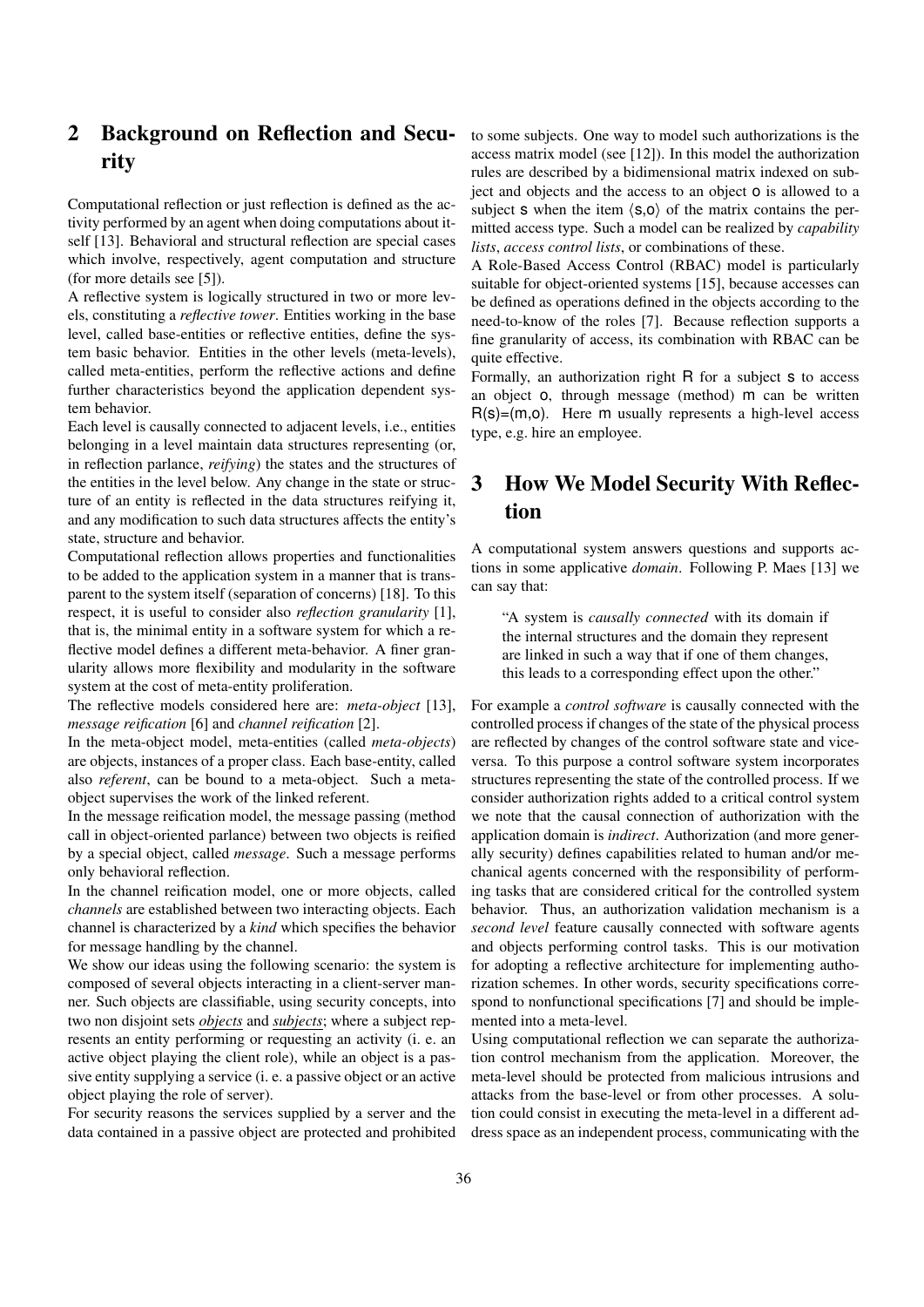

Figure 1: Message Reification Model to Model Security

base-level via a mechanism similar to the *local procedure calls* (LPC) of Windows NT [4]. LPC is a locally optimized form of the well known mechanism of *remote procedure call* (RPC) of Unix and other systems: LPC is a message-passing mechanism through which clients make requests to servers and used for the server's reply.

In order to avoid confusion with objects in object-oriented systems, we use the term *base-objects* to refer either to subjects and objects of authorization terminology. Moreover, we call *service request* (or method call) every access performed by a subject on an object. There are three possible reflective architectures suitable for controlling authorization rules: the *message reification model*, the *meta-object model* and the *channel reification model*. Each of them provides features suitable to handle different security aspects.

In the message reification model each request m delivered by a client s to a server o is reified into an instance of message m. This object retrieves the related role right  $R(s) = (m, o)$  from a predefined and protected area (for example, encoded into data structures of the meta-level); then, it either validates the request by delivering the message to its destination o, or invalidates the request by raising an access violation exception. The validation phase is hidden to normal computation of the system (see Figure [1\)](#page-2-0). The message reification model is suitable for implementing *uniform* authorization mechanisms, not requiring a variety of specialized mechanisms. This model supports specialization only for kind of message, not for combined client and/or server and message kind. Role rights cannot be encoded into the reified meta-entity because if its short life-cycle. Addition and deletion of authorizations must be managed with a different mechanism.

In the meta-object model a meta-object is associated with each object (as shown in Figure [2\)](#page-2-1); this meta-object reifies the related access control list of the referred object. Each request performed by a subject s to an object o is trapped by the related meta-object mo, which evaluates the authorization request. Then, it either rejects the request by rising an exception, or it delivers the request to the original destination s. This model is suitable for implementing highly specialized role rights (specialized per object, per subject or per service re-



<span id="page-2-1"></span><span id="page-2-0"></span>Figure 2: Meta-Object Model to Model Security

quest). Also, each meta-object may hold the methods necessary to modify authorizations rules of the base-objects [10], which can be used to extend or reduce the existing authorizations. In this way, the programmer of the base-objects does not worry about the validity of authorizations changes, which is encapsulated into the meta-object behavior.

A reflective mechanism is able to model more complex authorization schemes than the ones shown above. For example, the authorization rules can be refined by the concept of access mode (such as the read, write and execute access of the Unix file system). This situation corresponds to modifying the value of the elements of the access matrix from boolean to multivalued data (eg. the symbols  $r$ ,  $w$  and  $x$ ). Obviously the presence of more access modes complicates the authorization validation process. In our scenario, we can continue to use the meta-object model and entrusting the entire validation process into the corresponding meta-object, increasing and complicating the meta-object code. Complete workflow authorizations requiring specific sets of rules involving sequences of message sending can be managed with this model.

Another approach is to use a reflective model with a finer granularity than the meta-object one and to entrust each access mode into a different reflective entity. Using the channel reification model [2] we can define a channel kind for each possible access mode. Each element of the access matrix is reified by more channels (one for each value assigned to the matrix item). For example, when the request performed by s to o has write access mode, such a request is trapped by the channel with kind *write* established between **s** and **o** which validates it (see Figure [3\)](#page-3-0). In this way the authorization validation process is simplified: each channel checks few authorizations and there exist reflective entities only for base-entities needing an authorization validation protocol. Obviously, the main drawback of this approach with respect to the meta-object approach is the higher number of reflective entities involved.

Security models based on communication flow [3] can be modeled by the channel reification model: in particular, models based on the concept of *flow* like Escort of Scout [17] and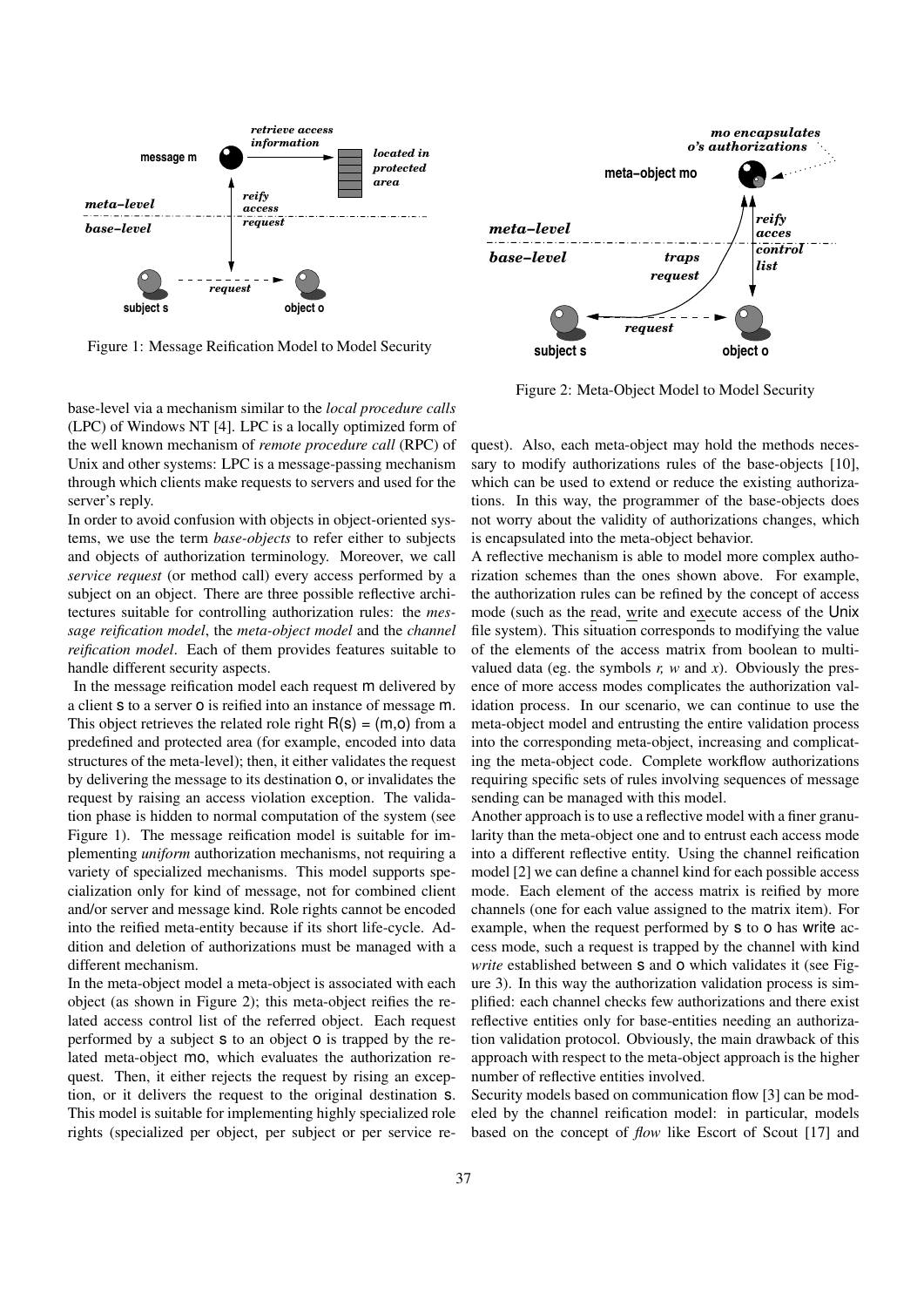

Figure 3: Channel to Model Access Mode Authorization

Corps [14]. A path is a first class object encapsulating data flowing through a set of modules. A path is a logical channel made up of data flow connecting several modules. Other two security mechanisms adopted in Escort are *filters* and *protection domains*. A filter restricts the interface between two adjacent modules. However, filters include no mechanism to ensure that a module does not bypass the interface by directly accessing the memory of the other module. A protection domain is a boundary drawn between a pair of modules to ensure that the mutual access is performed only through the defined interface. Filters and protection domains may be modeled respectively by standard reflective channels and *protected* channels, i.e., channels executing in a different address space. The concept of path is more complex and requires an extension of the channel reification mechanism. A channel controlling a path may be obtained by piping or composing the channels controlling the sequence of modules forming a path or by defining a complex channel successively controlling the interface of a sequence of modules in a path. Another approach could be based on a three-level reflective tower, but this approach increases the system complexity without significant advantages.

#### 4 Evaluation

Using computational reflection to include an authorization mechanism into a software system offers many advantages during software development. We can specify, develop, implement and test the modules which implement authorization mechanisms separately from the rest of the application. In this way we encourage reuse and improve software stability. Moreover, the authorization process is hidden to the application entities, thus the code of such entities is simplified. While this can be accomplished by current DBMS authorization systems, we are now controlling access to all executing entities, not just the application's persistent data.

The advantages from the security point of view are that only the entities performing the validation of the authorizations of an object know its authorizations constraints. In this way authorization leaking is minimized.

A first drawback is that flexibility has a cost in terms of efficiency. The Achille's heel of using reflection to realize security could be its implementation mechanism. In fact, the trap actions (shift-up and shift-down) are critical actions. It is possible for a malicious user to intercept the trap and to hijack the request to another reflective entity which will authorize the request. For this reason it is important to protect the meta-level and the access to it. From another point of view this drawback is, also, a strong point of the model with respect to standard authorization models; we minimize the vulnerable points to known system locations that can be more efficiently protected. The possibility of using different address spaces (e.g., different processes) to implement the two reflective layers with kernel system intervention for exchanging information represents an improvement to the security of the complete system.

<span id="page-3-0"></span>Some recent proposals to control actions of Java applets have similar purposes to our proposal. In those systems, e.g. in [11], execution domains are created and enforced for specific applications using downloaded content. However, the objective of these approaches is to control access to operating system resources, e.g. files, memory spaces, ..., not to control high-level actions between objects.

### 5 Conclusions

Reflection offers several advantages when used to model authorization mechanisms. Its main advantage is due to separation of concerns and modularity. Authorization mechanisms can be designed within the application from early development stages, but, at the same time, they can be maintained separate both from the logical and implementative point of view. This fact improves reusability of both functional and authorization software and supports an independent testing of both. More important, it controls access to all executing entities, not just to persistent data.

Another advantage is the ability of implementing a protection layer around the authorization software, thus making the system more robust to unauthorized attempts to change role rights. Obviously, there are also drawbacks: the first is a reduced execution efficiency; flexibility costs in efficiency. The second problem could be represented by the protection mechanism around the authorization layer (meta-level). Running it in a different address space may make programs too inefficient for most applications. Thus, more efficient protection mechanisms, not performing a complete context switching, should be designed. Hardware capability systems appear promising for this purpose.

Moreover, the existence of such a protection makes more *understandable*, to malicious users, *where to address attacks to the fortress* and easier to discover Achille's heels.

Future developments are represented by complete workflow authorizations combining specific sequences of service requests: